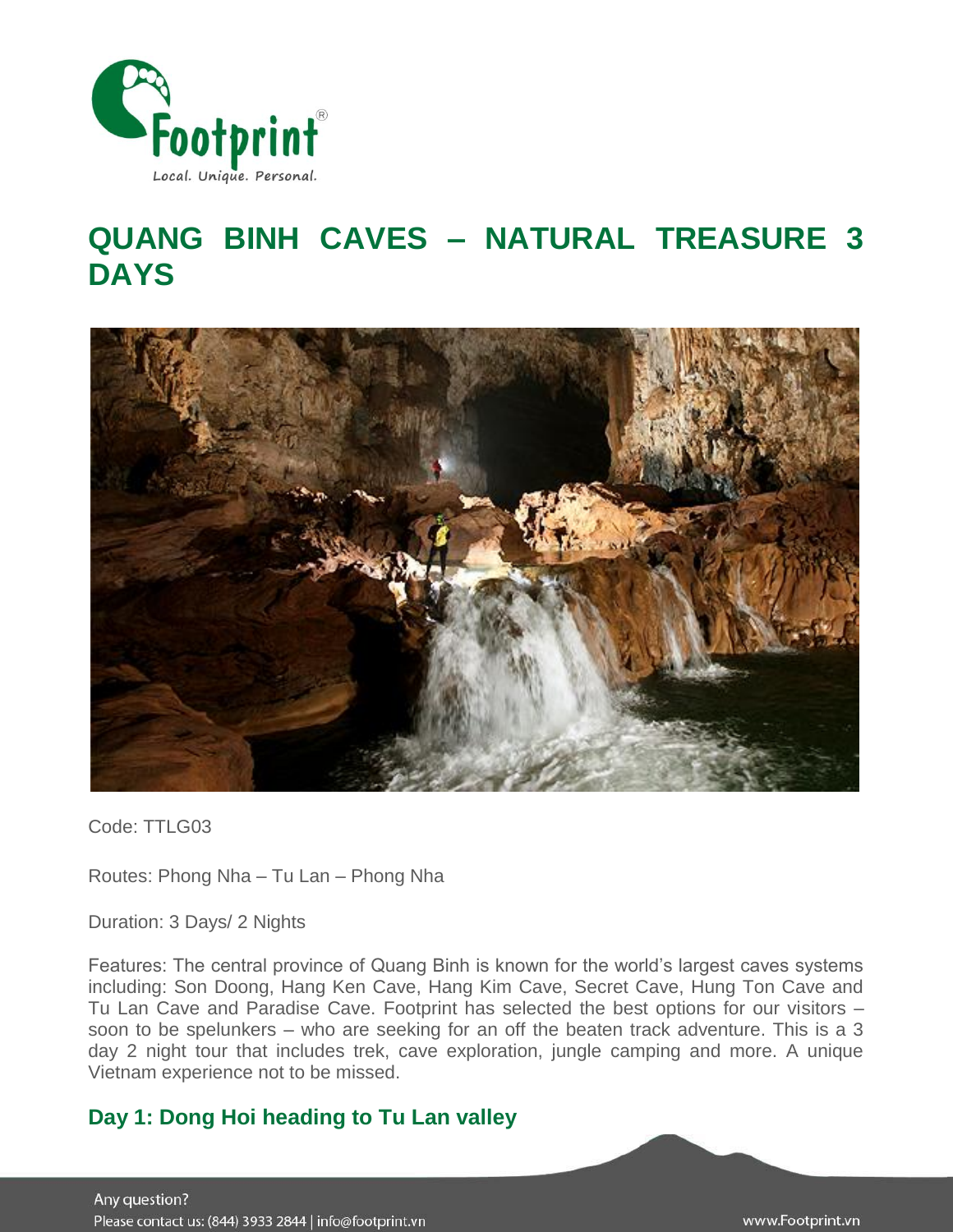



Trekking Distance: 18 km

Trekking level: Moderate to Hard

An early morning 6:30 AM start from your hotel. Our guide picks you up and we begin our exploration of several local caves. We have picnic lunch in Mango Mountain after some trekking through Hung Ton Valley & Mountain.

Later in the afternoon we will reach our campsite in the Tu Lan valley for more relaxed note with swimming around the waterfall, then dinner and overnight.

*Inclusion: Transfers, guide, porter, trekking gear, sleeping bag, entrance fees, picnic lunch, dinner and campsite*

## **Day 2: Deeper Exploration**



The sounds of nature will wake you up for breakfast. There will be time for a short swim directly into Tu Lan cave then we'll trek back through the valley to loop back to camp for more water fall swimming, a rest and picnic lunch. Deeper trekking-exploration (2.5 hours) and then time for another welcomed swim. Enjoy another beautifully prepared dinner, and the unique experience of camping inside a cave set deep in

the Vietnamese jungle. Overnight at our campsite in To Mo cave.

Trekking Distance: 18 km

Trekking level: Moderate to Hard

*Inclusion: Transfer, guide, porter, trekking gear, sleeping bag, entrance fees, all meal and campsite.*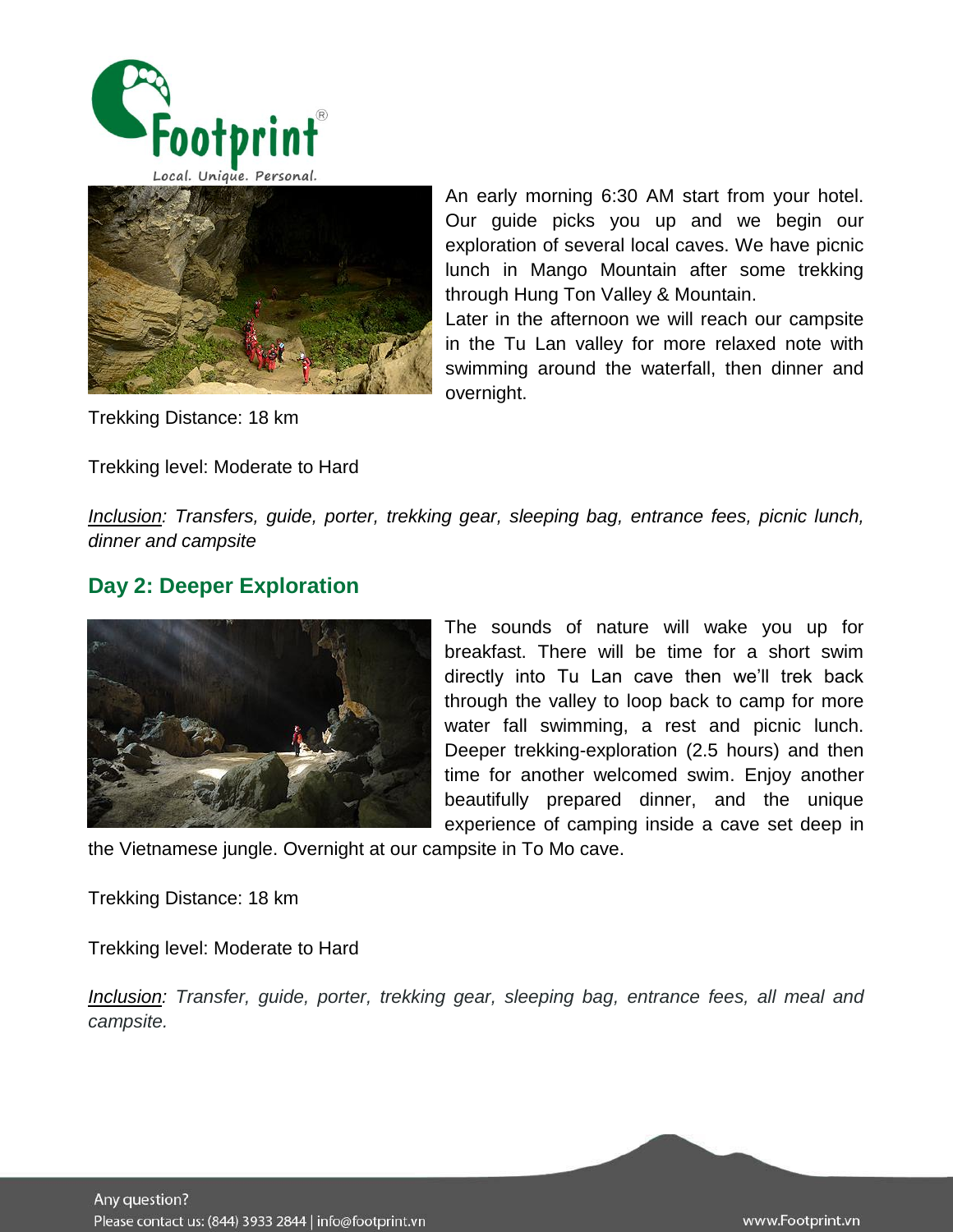

# **Day 3: Further exploration and back to Dong Hoi**



On our last day you will have some final opportunities to explore and learn about the local cave and ecological systems in the jungle valleys we have become accustomed to.

Some further trekking (about 6 hours) through the hills to Tan Hoa village but lunch is served by the river then return trip across river. Heading to Phong Nha then Dong Hoi where we finish our trip

at about 7:30 PM.

Trekking Distance: 18 km

Trekking level: Moderate to Hard

Inclusion: Transfers, guide, porter, trekking gear, entrance fees, breakfast and lunch.

**Inclusion:** As mentioned for each day.

*Cost Exclusion:* Hotel (Before and after the tour), insurance, others not mentioned above.

## **LEGAL ASPECTS**

**Booking Terms & Conditions:** Tour itinerary and tour prices are subject to change without prior notice. Please [click here](http://www.footprintsvietnam.com/Resources/Footprint/Terms-Conditions-for-Booking-Traveling-with-Footprint-Travel.htm) for more information.

#### **ORGANISATION**

**Updates on transportation schedule:** Details will be updated once the booking is confirmed (your confirmation e-mail).

**Tour guide:** English speaking guides for the trek only (not available for pick up and drop off from hotel/station)

## **TRANSPORT**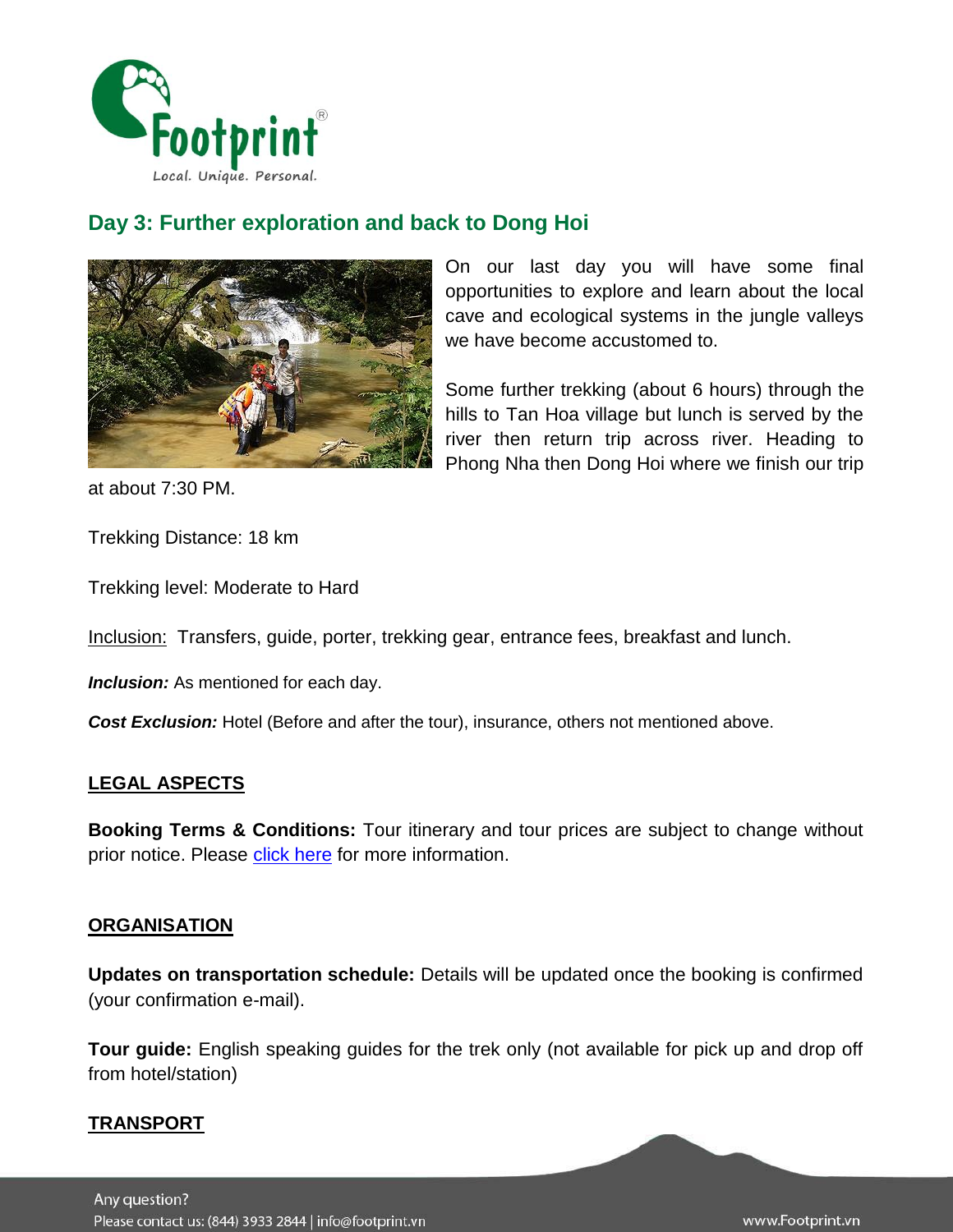

**Car / Van Quality:** New air-conditioned cars or vans depending on the group size.We will use private return transfers from Dong Hoi to Phong Nha.

## **FOOD**

The meals are Vietnamese foods and include picnic lunches. If you have any allergies, special requests or if you are on a special diet please let us know. We will arrange it for you in advance.

## **SUSTAINABILITY**

**Please Travel Responsibly:** The small things you do will make a [big difference!](http://www.footprintsvietnam.com/ResponsibleTravel/You-can-play-a-part-too/)

**Cave Conservation Rules:**We take cave conservation seriously and if any participant is found to breach the below rules they will be rejected to continue the tour:

- $\checkmark$  Do not touch, or take anything from the cave. Take only photographs.
- $\checkmark$  Do not step on stalagmites, gour pools, or other calcite formations.
- $\checkmark$  Do not step on cave pearls.
- $\checkmark$  Do not cut trees or hunt animals.
- $\checkmark$  Do not dump trash.
- $\checkmark$  Clean up your camp before leaving.

## **PREPARATION OF THE CUSTOMER**

**Seasonal Preparation:** The best time to travel in Vietnam is between September and April. The temperatures are more comfortable in this period and the rain season in the summer will be avoided.

If you decide to travel in Vietnam in its summer months, please review our travel tips and notes for summer travel, which we will send you along with this itinerary.

**What to bring:** Passport, change of clothes, sunglasses & hat, toiletries, sun-block, insect repellent, flashlights, camera, proper sport boots/shoes, personal first aid kit & medicine, small VND notes for buying drinks. If you feel the need, you can bring along a luggage lock for your belongings.

**What to bring for trekking:** 1 long (easy to dry) pants and 1 long sleeved shirt to wear during the trek (quick dry), 1 pair of shorts and t-shirt to wear at campsite, 1 pair of flip flops (sandals) for campsite, 1 medium sized towel, 2-3 pairs of thick socks. If you are trekking in the colder months (December – March) please bring additional warm clothes such as a gortex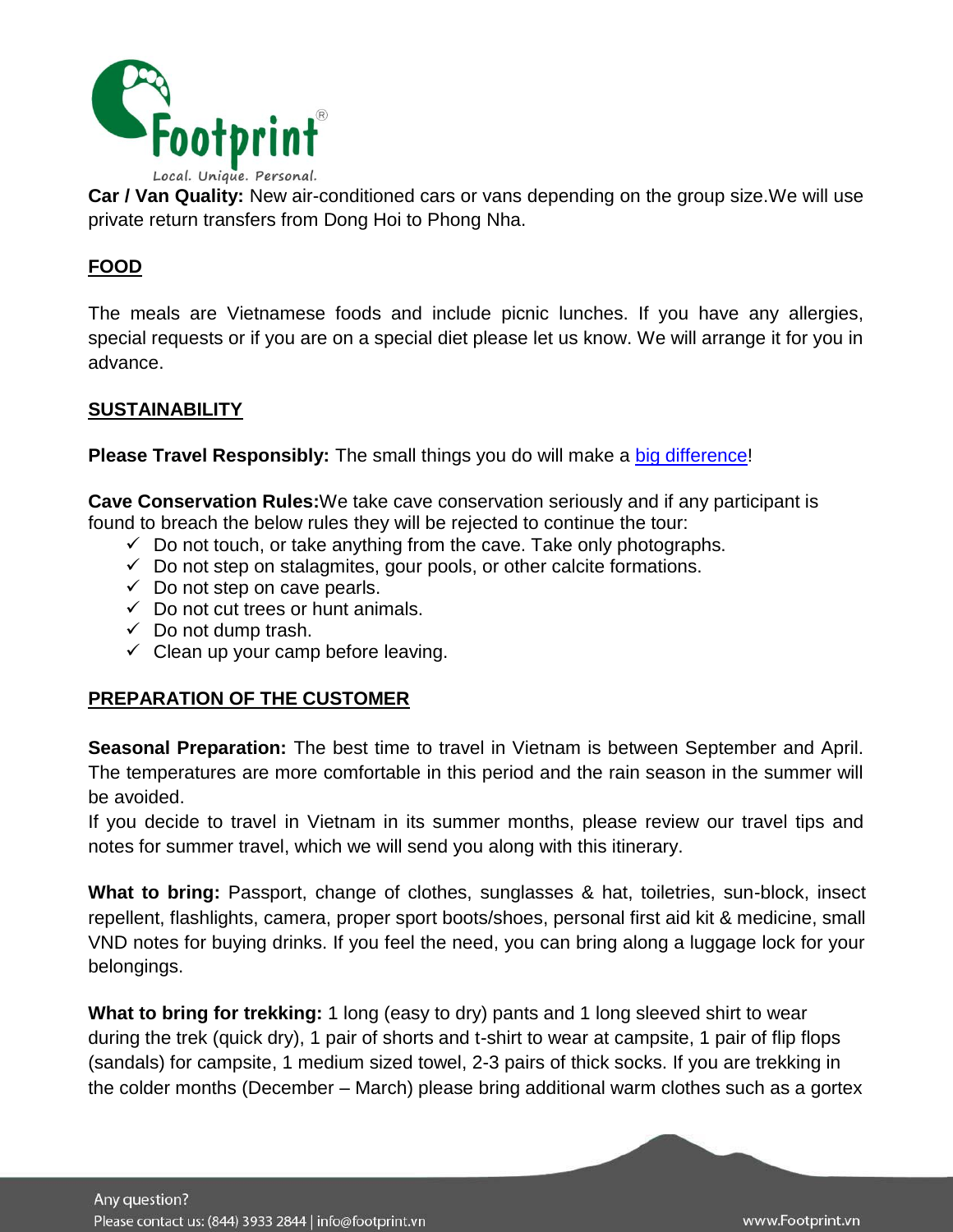

waterproof jacket, an extra change of long pants and shirt. You will want a change of clothes when your first set gets wet from trekking and / or river crossings.

**Health:** Please be aware that due to legal reasons our local tour guides are prohibited from administering any type of drug or medication for the clients, including headache pills and antibiotics. Please ensure that you are adequately prepared.

**Insurance:** In order to travel safe, a good insurance is essential. Thus, please ensure that you have booked an appropriate insurance prior departure.

#### **TREKKING INFORMATION**

**Age:** The minimum age we accept is 16 years with no exceptions.

**Experience:** The clients must have previous experience trekking and swimming abilities. You should be able to swim as you'll explore a number of wet caves of varying lengths (about 100 m to 400 m each). You should also feel comfortable having to climb through some small passages, and also up/down a 15 m ladder (with safety rope).Never forget you are deep in the jungle and the difficulty of this tour is also very dependent on the weather. It can get very cold during December to March  $(8 - 15^{\circ}C)$  and very hot during June to August (32 – 38°C), not to mention anytime it rains the jungle becomes very slippery and muddy!

**Route:** From December to the beginning of September (Site closed from middle September to November due to the rain & flood season). This tour or trekking routes may be changed due to weather conditions. Your Footprint travel consultant will assist you with any changes.

**Porters**: Provided for carrying the food and camping equipment only. An extra porter is available upon your request. Please check with our travel consultant.

**Provided equipment**: Helmet, trekking boots (sizes 38-46), headlight, life jacket, sleeping bag, water container, first aid kit, cooking equipment, all food and snacks. Trekking poles are available upon request. Please inform us whether you would like to sleep in a hammock or a tent.

**Trekking & Safety Rules:** Please follow the following instructions when trekking:

- $\checkmark$  Trek in group or at least trek in pair (never trek alone).
- $\checkmark$  The trek is slow; this is not a race
- $\checkmark$  Please inform the guide if feeling tired or unwell (do not feel guilty!)
- $\checkmark$  Never advance before the leader or fall behind the last porter.
- $\checkmark$  Drink water as needed, but not too much.
- $\checkmark$  Only drink treated water or boiled water.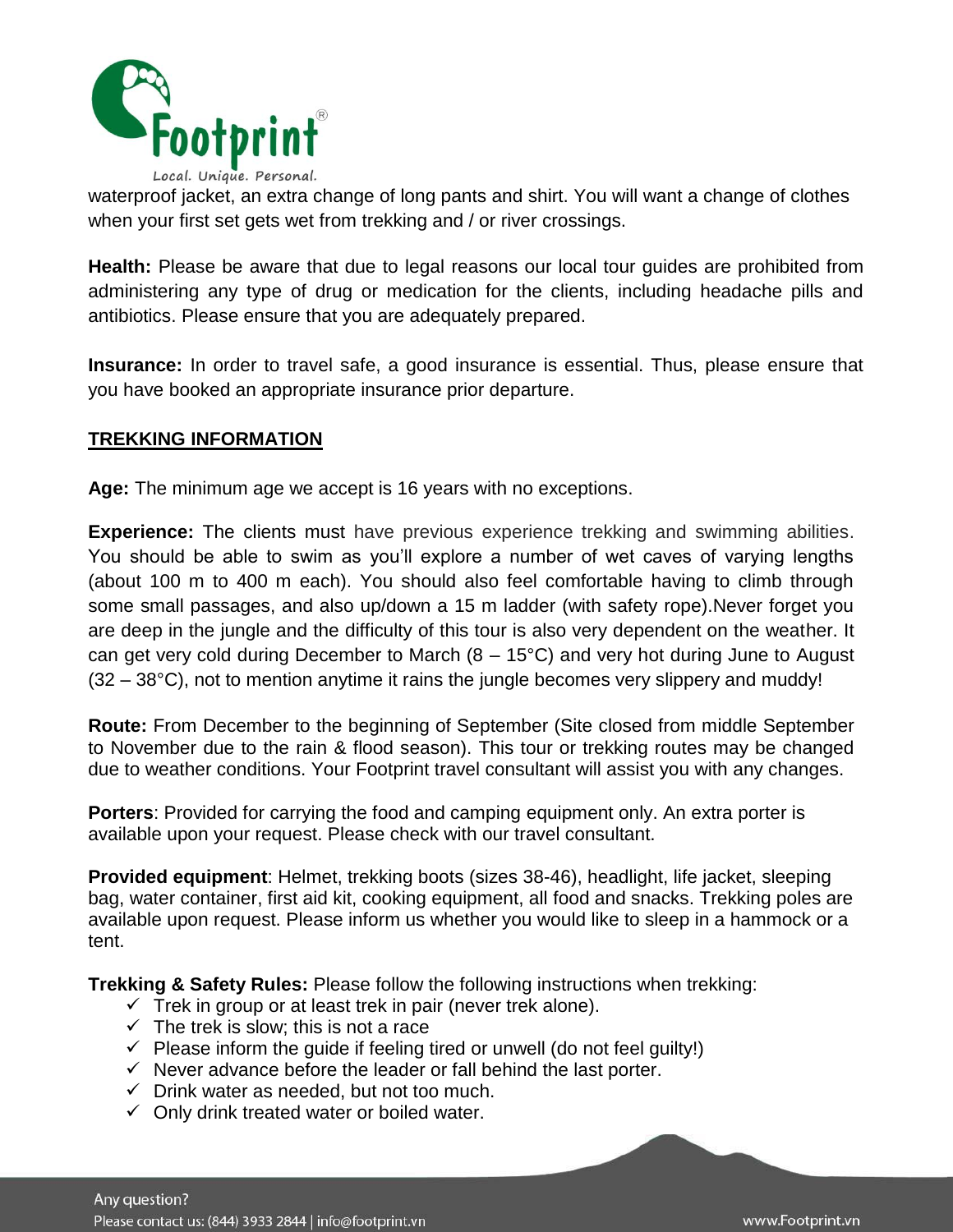

Local. Unique. Personal.

- $\checkmark$  Do not jump to a rock and be careful with rotten wood.
- $\checkmark$  Try and keep at least 3 points of contact on rock on difficult sections.
- $\checkmark$  Do not try to go anywhere without prior consultation with your guide.
- $\checkmark$  Wear a helmet in the cave at all times with chinstrap fastened.
- $\checkmark$  Walk in a line while in the cave.
- $\checkmark$  Do not hold onto trees on the rock, unless it was tested, as it may be weak.
- $\checkmark$  Watch where you put your hands. Thin gloves can be useful for protection.
- $\checkmark$  Ask your guide if you are unsure of anything.

**Time validity:** From December to the beginning of September (Closed from Middle September to November because of the rainny& flood season). Weekly departure on Monday, Wednesday and Friday.

#### **We will bring the following for you to use and enjoy:**

- $\checkmark$  Trekking Pole (if requested)
- $\checkmark$  Hammock or Tent. Let us know if you have a preference.
- $\checkmark$  Sleeping Bag
- $\checkmark$  Helmet & Headlight
- $\checkmark$  Water Container (bring your own if you prefer)
- $\checkmark$  First Aid Kit
- Trekking Boots (sizes 38-44). *If you do not fit these sizes, please bring your own one.*
- $\checkmark$  Cooking Equipment
- $\checkmark$  All Food & Snacks (please specify if you are vegetarian)

#### **Trekking table**

| Day          | <b>Path</b>       | Distance (km) |
|--------------|-------------------|---------------|
|              | Dong Hoi - To     |               |
|              | Mo valley         |               |
| 2            | To Mo valley – Tu |               |
|              | Lan valley        |               |
| $\mathbf{3}$ | Tu Lan valley -   |               |
|              | Hue               |               |

#### **ADDITIONAL INFORMATION**

This itinerary and supplementary information has been complied in good faith and was accurate at the time of writing.